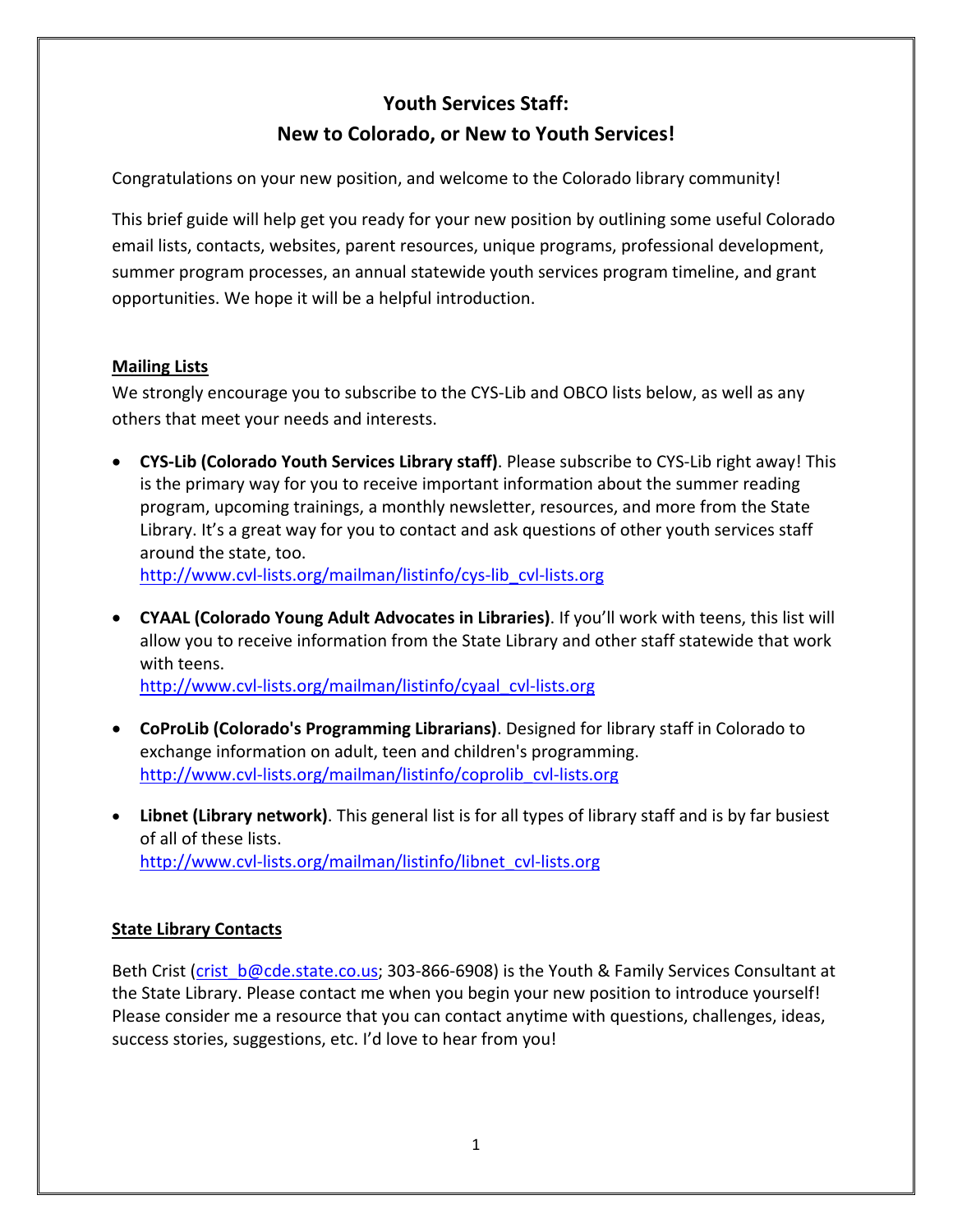Joyce Johson [\(johnson\\_joyce@cde.state.co.us;](mailto:johnson_joyce@cde.state.co.us) 303-866-6660), Growing Readers Together Coordinator, works with library staff statewide interested in participating in the Growing Readers Together program that brings together libraries and informal childcare providers.

Kate Brunner (brunner k@cde.state.co.us; 720-355-2198), Regional Early Literacy Specialist -Southwest and Central Colorado, provides library staff in Southwest and Central Colorado with consultations, training, and Play, Learn and Grow workshops for childcare providers.

Melody Garcia (garcia m@cde.state.co.us; 720-355-2217) Regional Early Literacy Specialist – North and Eastern Colorado, provides library staff in North and Eastern Colorado with consultations, training, and Play, Learn and Grow workshops for childcare providers.

### **Website**

• Colorado State Library Youth & Family Services website: <http://www.cde.state.co.us/cdelib/LibraryDevelopment/YouthServices/index.htm> All about the [summer learning](http://www.cde.state.co.us/cdelib/SummerReading/index.htm) program, early literacy and teen resources, archived professional development, past newsletters, and more.

### **Relevant Statewide Library Associations and Groups**

- [CLEL \(Colorado Libraries for Early Literacy\).](http://www.clel.org/) CLEL is a group of librarians from CO (and beyond) working to strengthen young children's literacy through library services and community advocacy. Your membership will connect you to a network of library staff committed to making a difference in their communities, who can help you make a difference in yours. And it's FREE to join, so sign up today!
- [CAL \(Colorado Association of Libraries\).](https://calwebs.site-ym.com/) The mission of CAL, an ALA chapter, is to unite to advocate for quality library services, support access to information, and foster the professional development of our members. Membership fees vary. CAL offers an annual conference, a variety of annual awards, and a number of divisions and interest groups.
- [CLiC \(Colorado Library Consortium\).](http://www.clicweb.org/index.php) CLiC, a nonprofit, is a collaborative organization that empowers library staff to better serve their communities through resource sharing (including the statewide courier system), professional development for library staff, and statewide initiatives. Check out their discounted rates on a variety of library vendors, including databases for kids!

#### **Parent Resources**



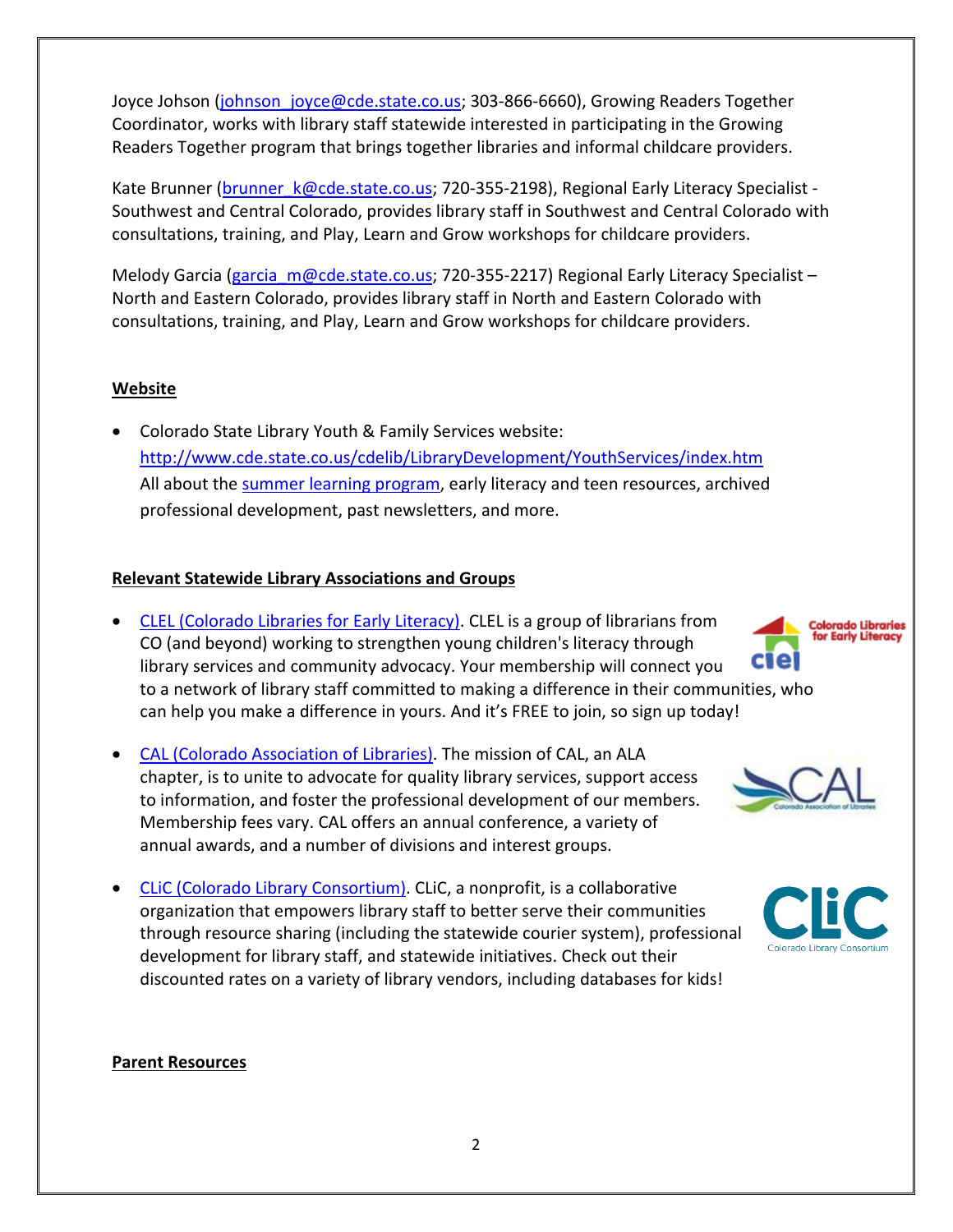[Parent Brochures.](https://docs.google.com/forms/d/1mPA5M5R9YtTJ5u5DHPgw9JV5atGAq5qUsbPfn_Jo-KU/viewform?edit_requested=true) The State Library offers "Getting Ready to Read" brochures for parents that are free for your library to order in quantity, available in English and Spanish. The brochures offer simple ways for parents to incorporate early literacy activities into their daily lives.

[StoryBlocks,](http://www.storyblocks.org/) a project of CLEL and the State Library, features short videos of Colorado library staff demonstrating rhymes and songs along with a brief explanation of why the activity promotes early literacy skills. These videos are excellent resources for parents as well as library staff and volunteers.

Day by Day Family Literacy Activity Calendars. These beautifully illustrated perpetual calendars, available in English and Spanish, provide a fun early literacy activity each day for parents, caregivers, and ECE educators. To request free calendars, complete [this online form.](https://www.surveygizmo.com/s3/3934748/colorado-day-by-day-family-calendar-request-form)

- [Colorado Day by Day Family Literacy Activity Calendar](https://www.cde.state.co.us/cdelib/colorado-day-by-day-family-literacy-activity-calendar-pdf) (PDF)
- [Colorado Day by Day Family Literacy Activity Calendar-](https://www.cde.state.co.us/cdelib/grtcalendarspanish) in Spanish (PDF)

### **Professional Development**

- Fall YS Workshops. Each autumn, State Library staff present all-day regional workshops that cover the upcoming summer learning program as well as other useful youth service topics. Watch CYS-Lib in the late summer for the schedule; usually there are 4 offered in varying locations around the state.
- Online from the State Library. State Library staff regularly offer online professional development trainings and informal meetings on a variety of youth services topics; watch CYS-Lib for upcoming sessions. A calendar of upcoming in person and virtual events can be found at CSL's [Libraries Learn website.](https://www.librarieslearn.org/)
- [CALCON.](http://www.cal-webs.org/) Each September, CAL offers a 3-day conference for all types of library staff in the Front Range.
- CLiC. [Each spring,](http://www.clicweb.org/training-and-education/clic-workshops/clic-workshops) CLiC offers 2-day workshops in Grand Junction and Pueblo, and a 1-day workshop in Fort Morgan. These reasonably priced short conferences offer a range of session topics.
- [CLEL CON.](http://www.clel.org/#!conference/c1uj9) CLEL offers an excellent annual conference and leadership institute all about early literacy and services for kids birth-6 year olds and their families in the fall in varying locations or online.
- [Colorado Teen Literature Conference.](http://coteenlitconf.wixsite.com/ctlc) This annual conference, usually in April, provides a unique venue to bring both teens and educators together to learn about and celebrate young adult literature.

### **Kits Available to Borrow**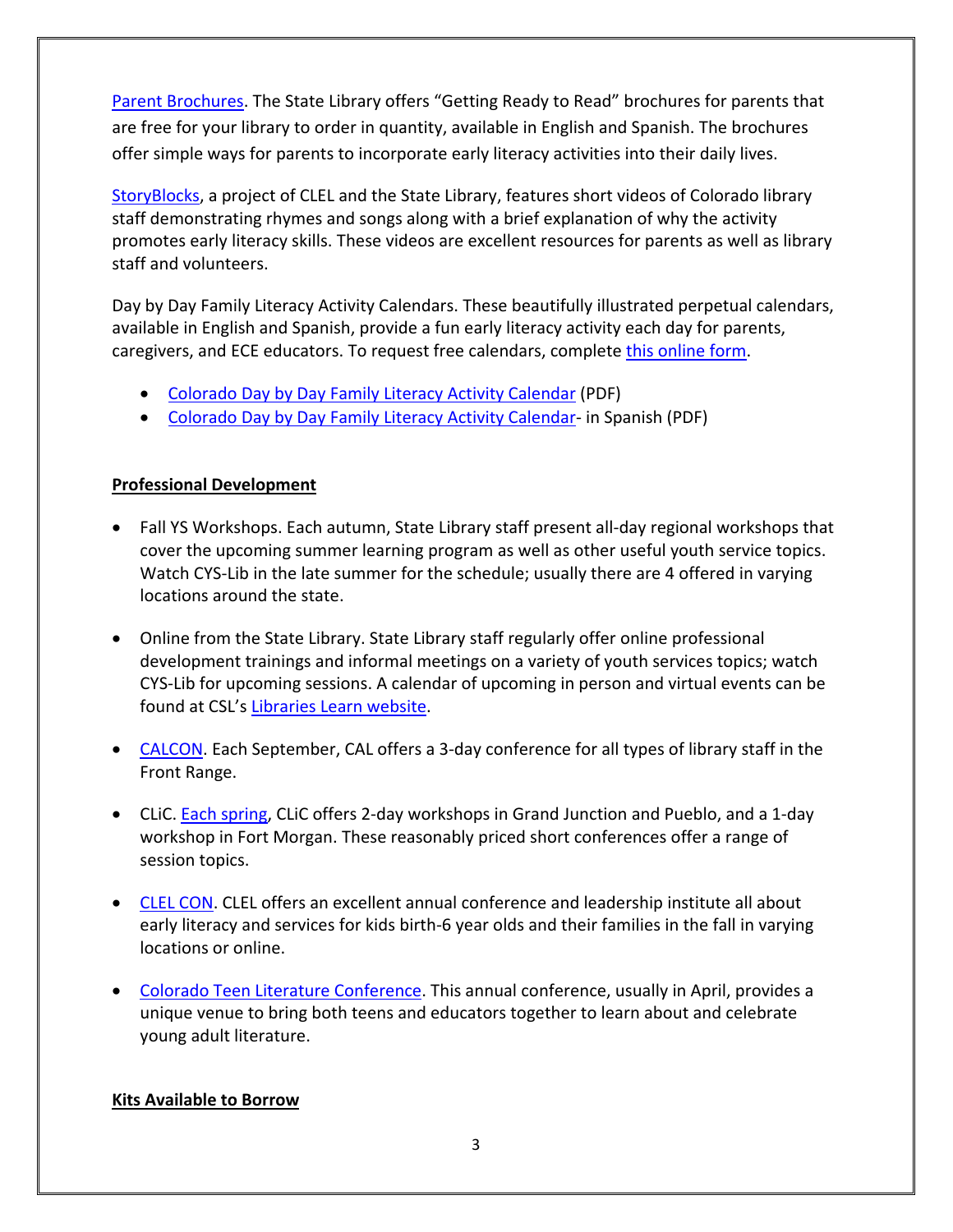The State Library has many kits for your library to borrow that will allow you to provide very hands-on programming quickly and cheaply. These kits span a wide range of interests and types of activities, and are great for a variety of age groups. View all of the kits here: <https://www.coloradovirtuallibrary.org/resource-sharing/resource-kits/>

# **Programs Unique to Colorado**

- [Growing Readers Together.](https://www.cde.state.co.us/cdelib/growingreaderstogether) Growing Readers Together (GRT), now in its 5th year of operation, partners with public library systems across the state to engage with Family, Friend & Neighbor (FFN) childcare providers through an enhanced focus on early literacy. Thanks to generous support from the Buell Foundation, project staff work with public library staff to develop programs and resources for FFN providers, enhance their collection of quality children's literature, engage in new partnerships with Early Childhood Councils and other stakeholders and update their Children's Areas.
- ReadingRecord. ReadingRecord is an open-source, web-based application for libraries to track Summer Reading Program participants. It can be used to track most any kind of reading program: traditional summer reading programs, 1,000 Books Before Kindergarten programs, year-long programs, etc. As this is open source, any library with solid tech support can host it themselves for free. For Colorado libraries that do not have dedicated tech support, Westminster Public Library has agreed to host ReadingRecord free of charge. There is a very low cost hosting option available as well. See <https://www.readingrecord.net/dokuwiki/doku.php> for more info, or contact Eric Sisler, [lbylnxgek@gmail.com.](mailto:lbylnxgek@gmail.com)

# **Summer Learning Program (SLP) Processes**

Colorado belongs to the Collaborative Summer Library Program (CSLP), which almost all states use. The SLP annual cycle begins each fall, when libraries that have completed their SRP report from that summer will receive the coming year's SLP manuals (one per branch, unless you request less); these usually arrive in October, though the exact timing varies each year. Each manual includes hundreds of programming ideas, book and media lists, artwork, handouts, and more. Also in the fall, the State Library will offer regional workshops on the coming year's SLP, along with other useful youth services training.

SLPs usually run June and July in Colorado, though there is lots of variation, and it's up to each library system to decide its own schedule. There will be a short report from the State Library in August that your library must complete for the entire library jurisdiction (not each branch); your library must complete the report in order to receive summer materials the following year.

A little later in fall, libraries that completed their summer report from that summer will receive small "kits" from the State Library that will include basic supplies like posters, bookmarks, reading logs, and rubber stamps (exact items and quantities vary depending on what's available that year). Generally we provide one kit per branch to libraries that want them.